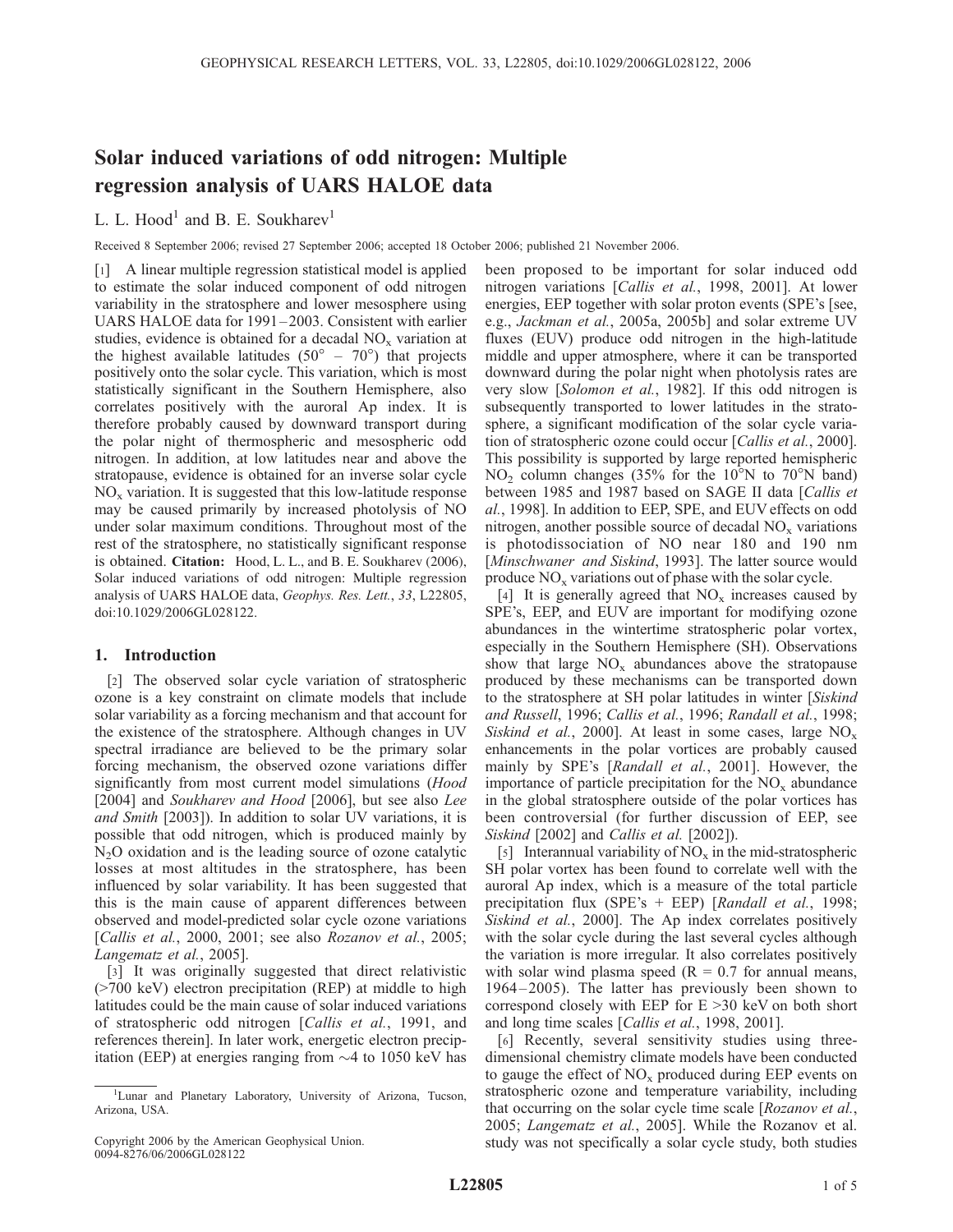

Figure 1. Comparison of 3-month time series of tropically averaged HALOE  $NO + NO<sub>2</sub>$  sunset anomalies (deviations from long-term means for each season) at six pressure levels. Also plotted is the daily Mg II core-to-wing ratio, a close proxy for solar UV variations.

suggest that this  $NO<sub>x</sub>$  source and its transport from the mesosphere to the stratosphere are important for decadal global ozone variations. In apparent support of these model calculations, observational evidence for a possible strong positive solar cycle variation of ozone in the polar middle stratosphere ( $\sim$ 30 km altitude; 70<sup>°</sup> – 90<sup>°</sup> latitude) in winter that correlates inversely with energetic  $(E > 2 \text{ MeV})$  electron fluxes at geosynchronous orbit has recently been reported [Sinnhuber et al., 2006].

[7] In this paper, an initial effort is reported to investigate empirically the solar contribution to global stratospheric odd nitrogen variability using 12 years of measurements by the Halogen Occultation Experiment (HALOE) on the Upper Atmospheric Research Satellite (UARS).

## 2. Data Description and Time Series Comparisons

[8] We use the Version 19 UARS HALOE data [e.g., Remsberg et al., 2001] for the period from December 1991 to December 2003. The ending date is chosen to maximize the length of the time series while minimizing the effects of increasingly sparse measurements during the final few years of the mission. For this data set, which is available from the http://haloedata.larc.nasa.gov internet site, solar occultation radiance measurements are used to obtain the vertical profiles of  $O_3$ , HCl, HF, CH<sub>4</sub>, H<sub>2</sub>O, NO, NO<sub>2</sub>, aerosol extinction, and temperature. The vertical resolution of the data is approximately 3 km and measurements typically extend from the upper troposphere to the lower mesosphere.

[9] Like other solar occultation instruments, the HALOE measurements have reduced spatial and temporal sampling compared with nadir-viewing sounders. Specifically, on a given day, essentially two latitudes are sampled, one during sunrise events and the other during sunset events. It takes about 1.5 months for the sampling latitude to shift from one latitudinal extreme to the other  $(\sim 50^{\circ} - 80^{\circ} S)$  to  $50^{\circ} - 80^{\circ} N$ , depending on the time of year). For either sunrise or sunset events, there are about 15 sampling opportunities per day with successive locations shifted by about  $25^\circ$  in longitude and a fraction of a degree in latitude. Thus, it is possible to calculate reasonably accurate daily zonal means only at the two latitudes that are sampled on a given day. At a given latitude, one or two daily zonal means are available for any given month and year. Because of this, it is not possible to calculate true monthly zonal means using the HALOE data. To reduce this problem, we have therefore elected to calculate 3-month zonal averages (e.g., DJF, MAM, JJA, and SON) within 10- degree latitude bands by averaging together all available ''daily zonal means''. A minimum of 5 measurements within a given latitude band is required before a ''daily zonal mean'' is accepted as valid.

[10] As summarized, for example, by *Dessler* [2000], total reactive odd nitrogen,  $NO<sub>v</sub>$ , is defined to be the abundance of all N atoms that are not bound up in  $N_2$  or  $N_2O$ . The "active" component of  $NO_v$ , i.e., those compounds that participate in catalytic cycles that destroy ozone, is defined as  $[NO<sub>x</sub>] = [NO] + [NO<sub>2</sub>] + [NO<sub>3</sub>].$ During the daytime,  $[NO<sub>3</sub>]$  is negligible so that, to a very good approximation,  $[NO_x] \simeq [NO] + [NO_2]$ . During the night, the presence of  $NO_3$  allows combination with  $NO_2$  to produce  $N_2O_5$ , effectively reducing the abundance of  $NO<sub>x</sub>$ . Although the process is reversed in the daytime, the conversion from  $N_2O_5$  to  $NO_2$  complicates the interpretation of HALOE sunrise measurements of  $[NO] + [NO<sub>2</sub>]$ . For this reason, only sunset data are used here.

[11] Figure 1 compares time series of HALOE [NO] + [NO<sub>2</sub>] sunset ( $\sim$  [NO<sub>x</sub>]) anomalies (deviations from longterm seasonal means) at low latitudes  $(25^{\circ}S)$  to  $25^{\circ}N$  and six selected pressure levels in the stratosphere and lower mesosphere. Long-term changes in  $NO<sub>x</sub>$  in the tropical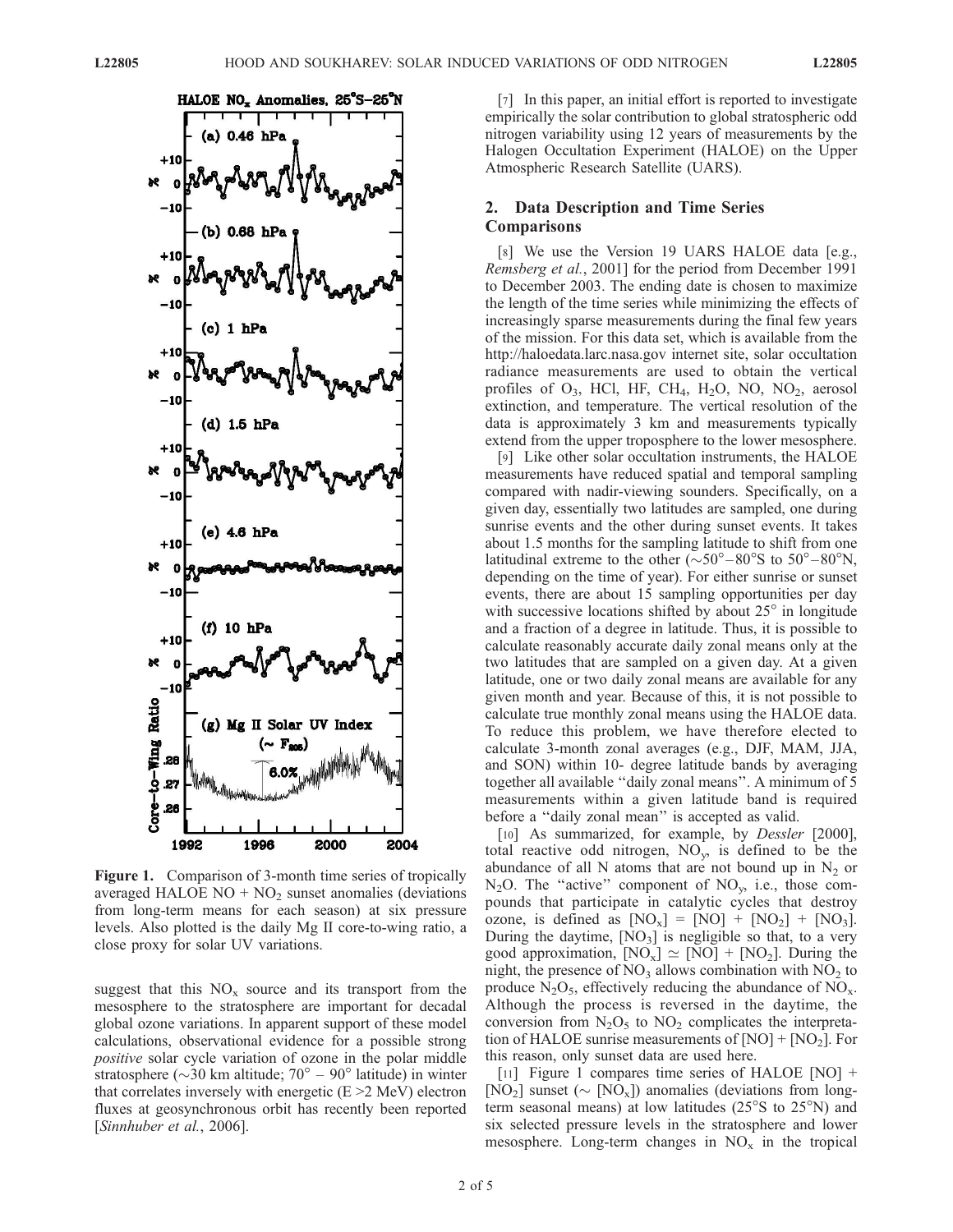

**Figure 2.** Contour maps of the annual mean HALOE  $NO_x$ solar regression coefficients (see the text). (a) The Mg II solar UV index is used as a measure of solar forcing; (b) the auroral Ap index is used. Shaded areas are significant at the  $2\sigma$  (95% confidence) level.

upper stratosphere near 1.5 hPa measured by HALOE during the early 1990's may have been caused, at least in part, by changes in tropical upwelling rates or horizontal mixing associated with aerosol heating following the Pinatubo volcanic eruption [Nedoluha et al., 1998]. However, in the uppermost stratosphere and lower mesosphere (0.46, 0.68, and 1 hPa), an apparent decadal variation is present (especially at 0.46 and 0.68 hPa) that is approximately out of phase with the solar cycle. In particular, there is a noticeable decrease in 2000 – 2002, coinciding roughly with the maximum of solar cycle 23.

### 3. Multiple Regression Analysis

[12] Following earlier analyses of long-term ozone data sets [e.g., *Hood*, 2004, and references therein], we assume that the temporal behavior of zonally averaged  $NO<sub>x</sub>$  can be represented by a multiple linear regression model of the form,

$$
NO_x(t) = \mu(i) + \beta_t t + \beta_q u_{30}(t - L) + \beta_s S(t) + \varepsilon(t) \qquad (1)
$$

where t is the time in 3-month increments,  $\mu(i)$  is a seasonal term equal to the long-term mean for the ith season of the year ( $i = 1, 2, \ldots 4$ );  $u_{30}$  is the 30 hPa equatorial zonal wind obtained from the National Centers for Environmental Prediction (NCEP) reanalysis data set; L is a lag time required to produce a maximum positive or negative correlation between the  $NO<sub>x</sub>$  time series at a given location and the NCEP 30 hPa equatorial wind;  $S(t)$  is a time series representing solar forcing; and  $\varepsilon(t)$  is a residual error term. The coefficients  $\beta_t$  (linear trend),  $\beta_a$  (QBO), and  $\beta_s$  (solar) are determined by least squares regression. We consider here two possible solar forcing functions. First, assuming that the primary solar forcing is solar UV and EUV fluxes, we take  $S(t) = MgII(t)$ , where  $MgII(t)$  is the core-to-wing ratio of the solar Mg II line at 280 nm based on Nimbus 7 SBUV, NOAA 9 and 11 SBUV/2, and UARS SUSIM data [e.g., Viereck and Puga, 1999]. Second, assuming that the primary solar forcing is EEP and SPE's, we take  $S(t)$  =  $Ap(t)$ , where  $Ap(t)$  is the geomagnetic Ap index obtained from http://www.ngdc.noaa.gov/stp/GEOMAG/kpap.shtml. As noted in the Introduction, an alternate possible proxy for EEP is solar wind plasma speed [Callis et al., 1998]. However, solar wind speed correlates closely with the Ap index during the 1992–2003 period ( $R = 0.91$  for annual means). Therefore, only the Ap index is considered here. As in previous work, the residual error term  $\varepsilon$  (*t*) is modeled as a first-order autoregressive process, i.e.,  $\varepsilon(t) = r\varepsilon(t-1) + w(t)$ , where  $w(t)$  is white noise and r is determined in an initial application of  $(1)$  [see, e.g., Neter et al., 1985].

[13] Figure 2 shows  $\beta_s$  calculated by applying (1) to the 3-month zonally averaged HALOE  $NO_x$  data over the 1992 – 2003 time period. In Figure 2a,  $S(t) = MgII(t)$ ; in Figure 2b,  $S(t) = Ap(t)$ . Only coefficients at 10 hPa and above are shown because of increased data sparsity below this level. At a given location,  $\beta_s$  is defined as the % change in zonal mean  $NO<sub>x</sub>$  concentration between solar minimum and maximum. For the MgII index, minimum and maximum values are taken as 0.2650 and 0.2819, respectively. For the Ap index, the corresponding values are 11 and 19.

[14] The regression coefficients of Figure 2a are statistically insignificant throughout much of the stratosphere. In the middle stratosphere, several small shaded areas indicating statistical significance are present. However, repetitions of the analysis using slightly different processing methods (e.g., requiring at least 10 measurements to calculate a daily zonal mean) show that these apparent responses are not very robust. An upper limit on negative solar cycle variations of NO<sub>x</sub> in the tropical middle stratosphere (5 hPa) of  $\sim$ 10% at all latitudes  $\leq 60^\circ$  may be estimated based on these results.

[15] As expected from Figure 1 (especially 0.46 and 0.68 hPa), negative coefficients are seen in Figure 2a in the tropical upper stratosphere and lower mesosphere with amplitudes of  $-15$  to  $-20\%$ . At the stratopause near the equator, the coefficient amplitudes are especially large  $(-20\%)$  and significant. In this case, repetitions of the analysis using different processing methods supports the reality of the tropical response near the stratopause. In particular, we investigated whether limited sampling (sunset only) combined with the existence of a semi-annual oscillation in  $NO<sub>x</sub>$  could have artificially produced a decadal variation. However, tests using both sunset and sunrise data to increase the sampling confirmed that the decadal variation did not change. On the other hand, the latitude of the maximum response varies between  $20^{\circ}$ S and  $20^{\circ}$ N depending on the details of the processing. Therefore, the location of the maximum negative response near the equator in Figure 2a is not well-determined.

[16] A statistically significant positive response with amplitude as high as +70% is seen in Figure 2a in the SH lower mesosphere at the highest available latitudes (up to  $70^{\circ}$ S). This positive response extends downward to the middle stratosphere with amplitudes of 20% – 30%. Positive coefficients are also obtained in the NH subpolar lower mesosphere but are not quite significant. The latter signals are not sensitive to details of the processing.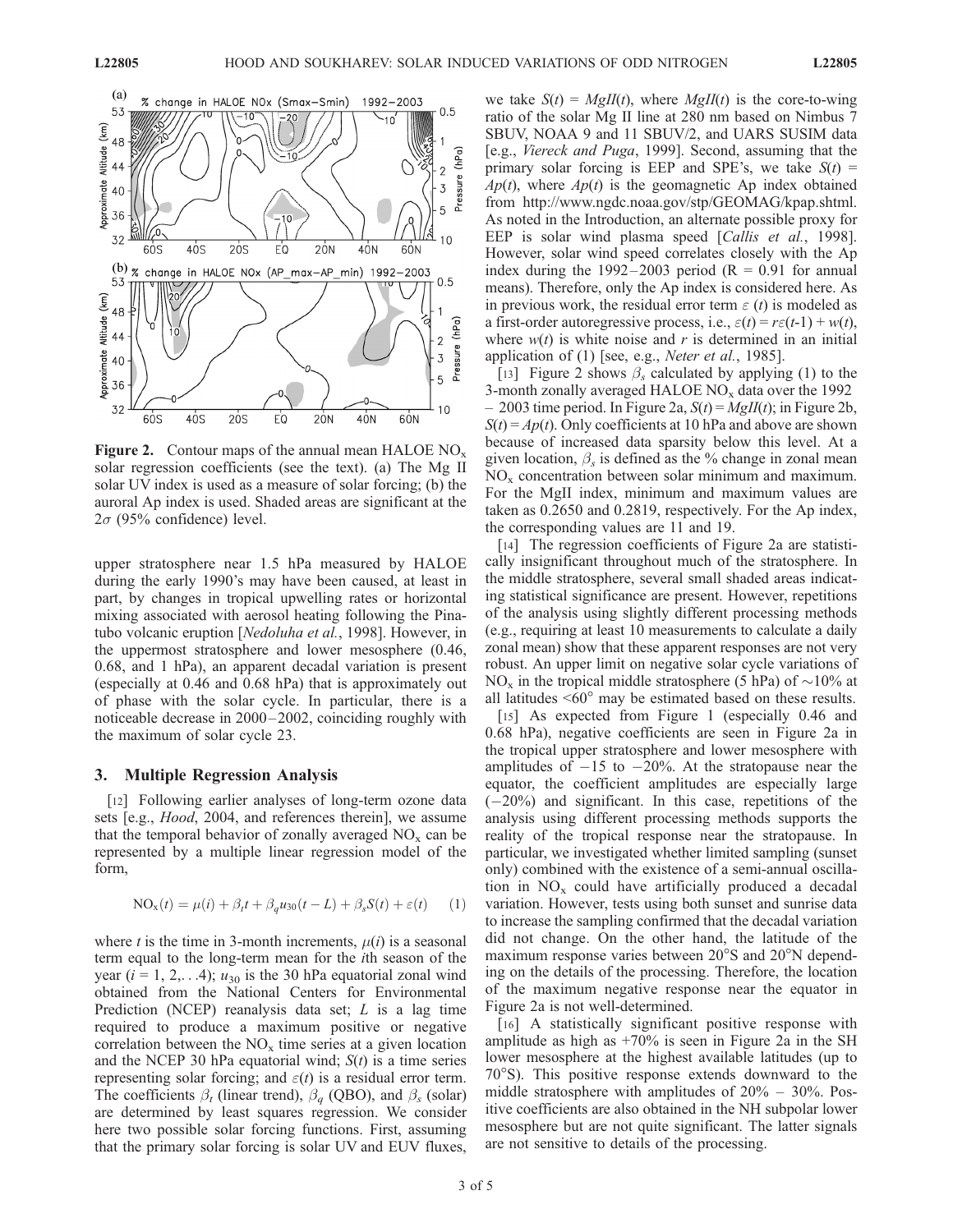

Figure 3. Comparison of (a) yearly averaged  $NO_x$  deviations at 1 hPa, 50°S with similarly averaged (b) Ap index, (c) solar wind plasma speed (obtained from http://omniweb.gsfc.nasa.gov/), and (d) the Mg II index. Correlation coefficients (R) are indicated.

[17] Figure 2b shows the  $NO_x$  solar regression coefficient calculated using  $S(t) = Ap(t)$ . In contrast to Figure 2a, no statistically significant response is obtained at low to middle latitudes. In the upper stratosphere and lower mesosphere, statistically significant positive responses are obtained only at extratropical latitudes in both hemispheres. The latitude of maximum response is somewhat lower than obtained in Figure 2a. Figure 3 compares time series of yearly averaged HALOE  $NO_x$  deviations at 1 hPa,  $50^{\circ}$ S to the Ap index, solar wind plasma speed, and Mg II, providing additional evidence that particle precipitation contributes to the observed  $NO_x$  interannual variations.  $50^{\circ}$ S is the highest southern latitude where continuous HALOE measurements are available for all four seasons over the 1992 – 2003 period.

### 4. Discussion and Conclusions

[18] The evidence from HALOE data (Figure 2) for a decadal  $NO<sub>x</sub>$  variation at high latitudes that projects positively onto the solar cycle (as represented either by MgII or Ap) is most easily interpreted as being a consequence of production by EEP, SPE's, and EUV followed by downward transport during the polar night. As found previously using HALOE data, the observed variation is strongest in the SH polar region, probably because of different dynamics (i.e., reduced mixing) as compared to the Northern Hemisphere [Randall et al., 1998; Siskind et al., 2000]. At low latitudes in the lower mesosphere and stratopause region, there is evidence (Figure 2a) for an inverse  $NO<sub>x</sub>$  solar cycle variation. Since production by particle precipitation (EEP and SPE's) near solar maximum apparently dominates in the polar regions, an EEP source of the negative  $NO<sub>x</sub>$  signal in the tropics is unlikely. Therefore, we suggest that photolytic destruction of NO near solar maximum is the most likely explanation for this signal. Tests of this interpretation would require detailed modeling.

[19] The present results imply that decadal variations of  $NO<sub>x</sub>$ , regardless of their source, played a minor or negligible role in the solar cycle variation of stratospheric ozone at middle and low latitudes during the 1992–2003 period. Although final confirmation must await a longer  $NO<sub>x</sub>$  data record, this provisional conclusion does not support previous proposals that EEP induced changes in  $NO<sub>x</sub>$  are the main cause of differences between observed and modelpredicted solar cycle ozone variations. Although an inverse solar cycle  $NO_x$  variation is apparently detected near and above the stratopause, ozone catalytic losses are dominated at these altitudes by  $HO_x$  destruction;  $NO_x$  destruction is smaller by a factor of about 10 at 1 hPa. The upper limit on solar cycle  $NO<sub>x</sub>$  variations in the tropical middle stratosphere  $(\sim 10\%)$  also implies a minor contribution to decadal ozone variability in this region.

[20] In general, these results contrast with sensitivity studies indicating potentially large effects of EEP-induced  $NO<sub>x</sub>$  variations on the solar cycle variation of global stratospheric ozone [Rozanov et al., 2005; Langematz et al., 2005]. They are also difficult to reconcile with observational evidence recently reported by Sinnhuber et al. [2006] using  $> 2$  MeV electron flux at synchronous orbit as a proxy for EEP. However, the latter flux does not correlate well with Ap and may not be completely representative of the precipitation rate of lower energy electrons and solar protons. Also, their study focused mainly on the 800 K ( $\sim$  30 km) level and on latitudes higher than those considered here.

[21] Acknowledgments. The UARS HALOE data were obtained from the NASA Langley Research Center UARS data center http:// haloedata.larc.nasa.gov). We thank Ellis Remsberg for important advice and assistance in the acquisition and processing of the HALOE data. Constructive criticisms by Ulrike Langematz, Linwood Callis, Charles Jackman, and an anonymous reviewer are appreciated. This material is based upon work supported by the National Science Foundation under grant ATM-0424840. Additional support from the NASA Living With a Star Research Program is also appreciated.

## References

Callis, L. B., D. Baker, J. Blake, J. Lambeth, R. Boughner, M. Natarajan, R. Klebesadel, and D. Gorney (1991), Precipitating relativistic electrons: